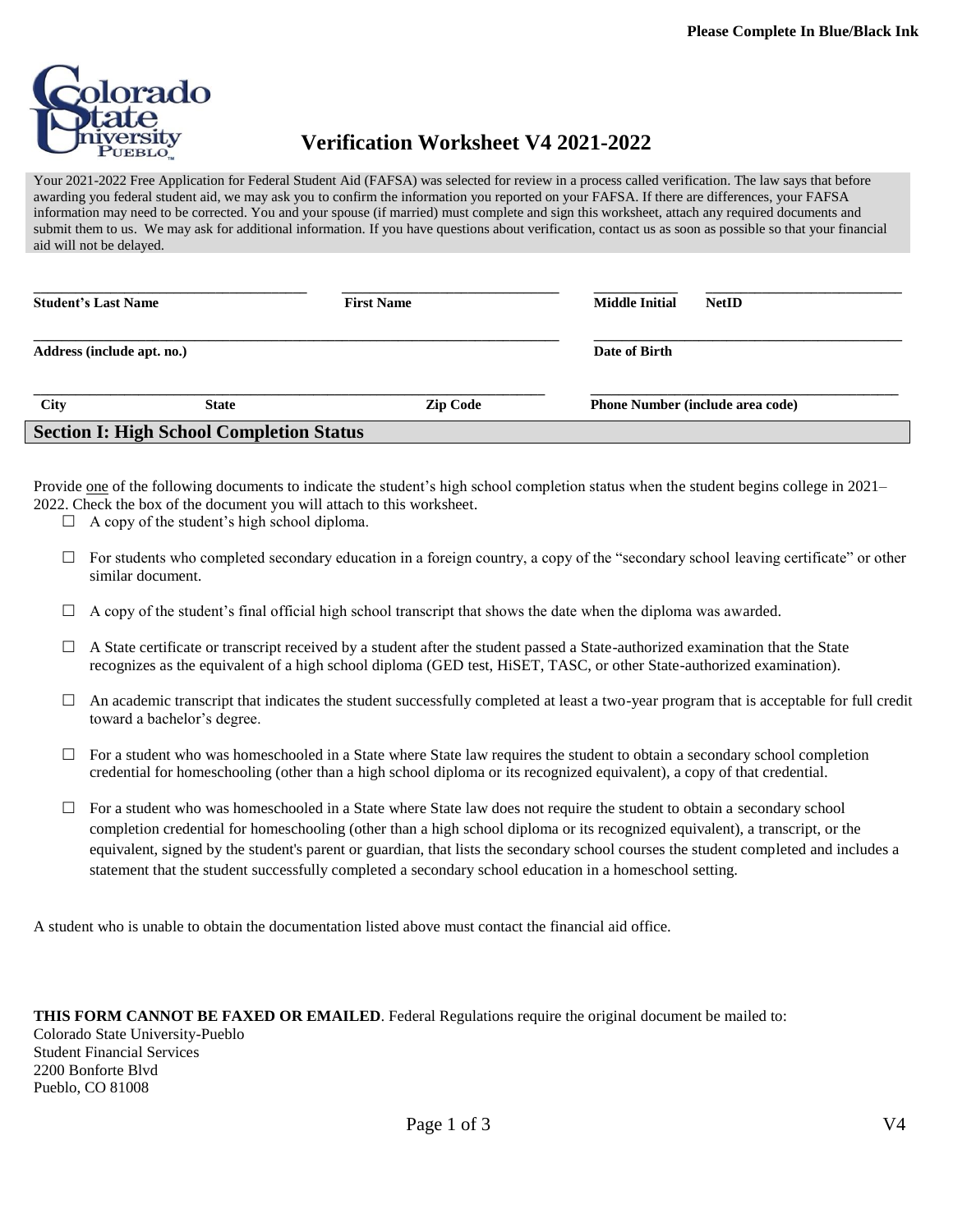## **Section II: Certification and Signature**

I understand that it is my responsibility to submit all necessary documentation listed in the above table that applies to my filing status. Failing to do so may result in delays in packaging and disbursement, late charges on my student bill, or being ineligible for financial aid for the enrollment period.

By signing this worksheet, I certify that all the information reported on this form is complete and correct. My signature below authorizes any needed corrections to the information reported on the Free Application for Federal Student Aid (FAFSA) as a result of the verification process. The student and his **MUST** sign this form.

**Warning: Intentionally providing false and misleading information on the FAFSA is fraud. The penalties for lying on the FAFSA include, but are not limited to, fines of up to \$20,000 and up to five years of jail time, in addition to repaying the financial aid received by the student.**

| <b>Student's Signature</b> | Date |
|----------------------------|------|

\_\_\_\_\_\_\_\_\_\_\_\_\_\_\_\_\_\_\_\_\_\_\_\_\_\_\_\_\_\_\_\_\_ \_\_\_\_\_\_\_\_\_\_\_\_\_\_

**THIS FORM CANNOT BE FAXED OR EMAILED**. Federal Regulations require the original document be mailed to:

Colorado State University-Pueblo Student Financial Services 2200 Bonforte Blvd Pueblo, CO 81008